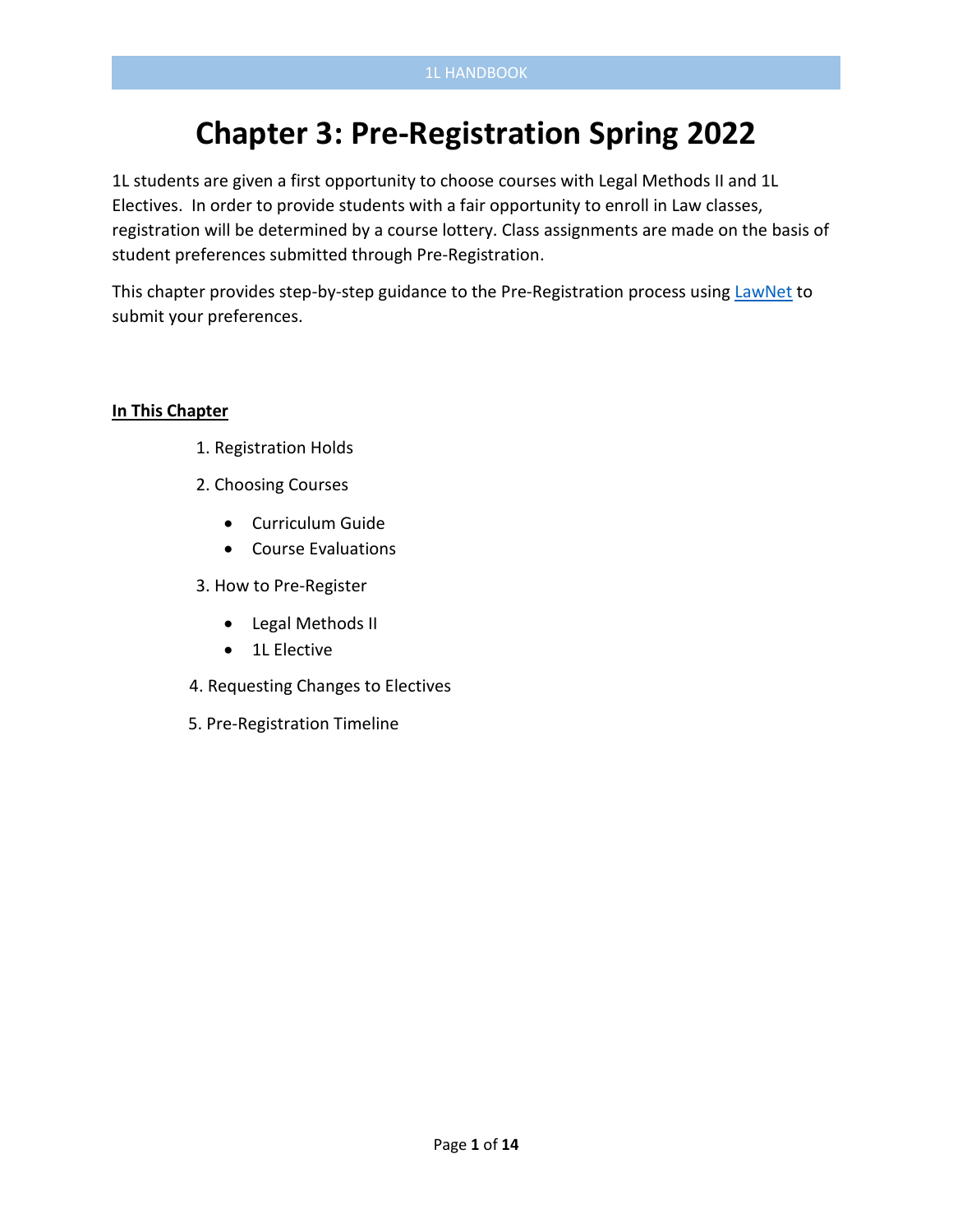# **1. Registration Holds**

Before Pre-Registration begins ensure that you do not have any holds on your student account as these can prevent you from participating in Pre-Registration.

Check your hold status via [Student Services Online \(SSOL\),](https://ssol.columbia.edu/) where you will find guidance on the three types of holds that will prevent Pre-Registration:

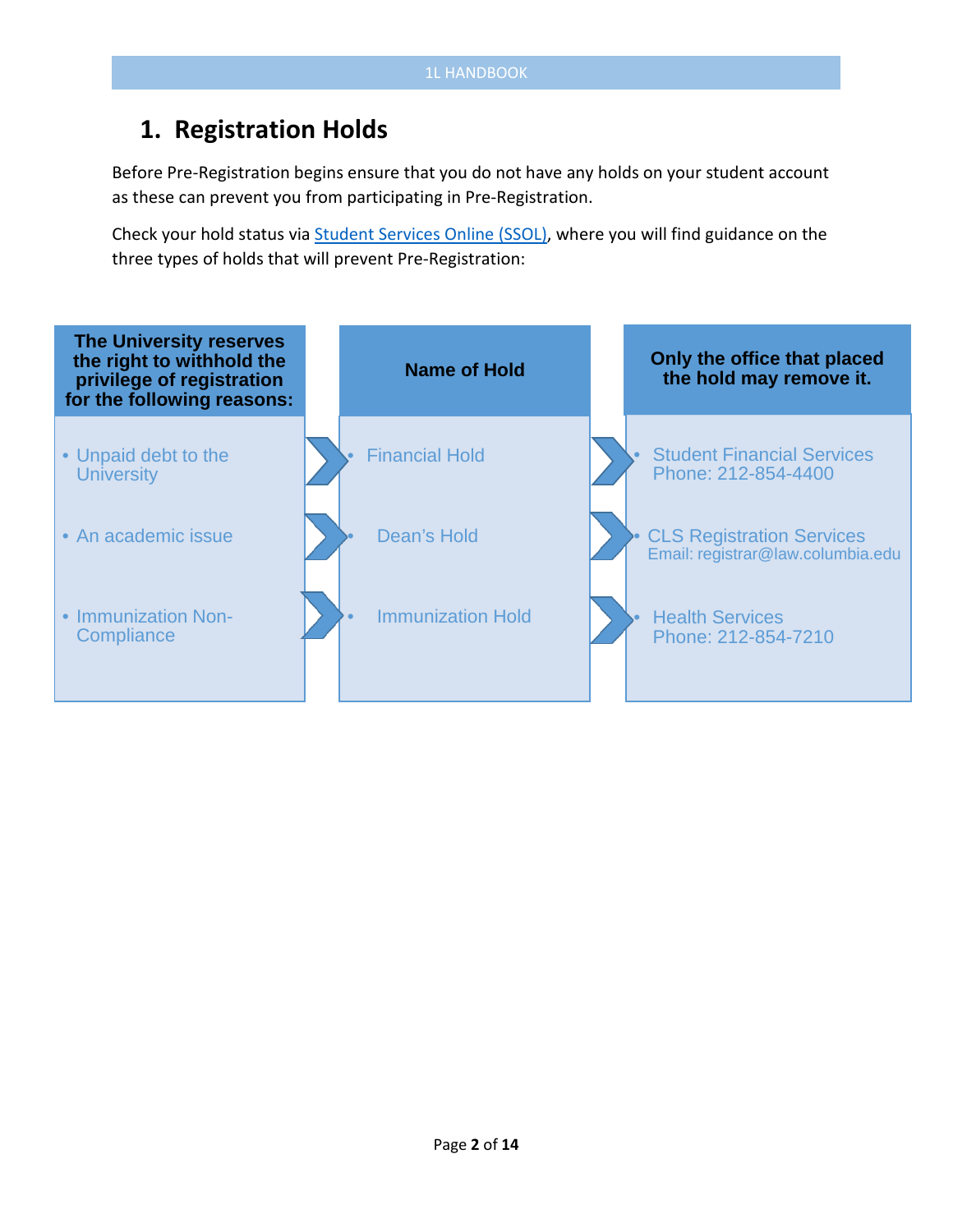# **2. Choosing Courses**

The first step in Pre-Registration is to identify the courses you might want to take.

NOTE: *Only the courses listed below are available for 1L students*

| Legal Methods II                                                                                                                                                                                                                                                                                                         | <b>1L Elective</b>                                                                                                                                                                                                                                                                                                                                                                                                                                                                                              |
|--------------------------------------------------------------------------------------------------------------------------------------------------------------------------------------------------------------------------------------------------------------------------------------------------------------------------|-----------------------------------------------------------------------------------------------------------------------------------------------------------------------------------------------------------------------------------------------------------------------------------------------------------------------------------------------------------------------------------------------------------------------------------------------------------------------------------------------------------------|
| <b>Financial Methods for Lawyers</b><br>п<br>Methods of Statutory Drafting and<br>п<br>Interpretation<br><b>Legal Theory</b><br>п<br><b>Methods of Persuasion</b><br>п<br>Problem Solving for Lawyers<br>п<br><b>International Problem Solving</b><br>п<br>Contemporary Issues in Constitutional Law<br>п<br>Impeachment | Legislation and Regulation, sec. 1<br>Legislation and Regulation, sec.2<br><b>Critical Legal Thought</b><br>Law and Contemporary Society<br>United States and the International Legal<br>System<br>Corporations, sec. 1<br><b>Employment Law</b><br><b>Federal Income Tax</b><br><b>Ideas of the First Amendment</b><br><b>International Law</b><br>Law & Development<br>Law & Legal Institutions in China<br>Law of the Political Process<br><b>Transnational Litigation</b><br>Antitrust and Trade Regulation |

There are two tools that you can utilize to identify courses of interest to you:

- *Curriculum Guide*
- *Course Evaluations*

#### *Curriculum Guide*

Up-to-date course information can be found in the Law School's online [Curriculum Guide.](file://lawsrv3/Groups/Acd-csrv/Handbook/law.columbia.edu/courses/search) To find courses, you can search using a range of criteria:

- o Course level
- o Course type
- o Instructor
- o Day and time
- o Method of Evaluation o Writing Credit
- o Area of Study o New course
- 

NOTE: To conduct a course search, you must select *at least* one criterion in addition to Semester.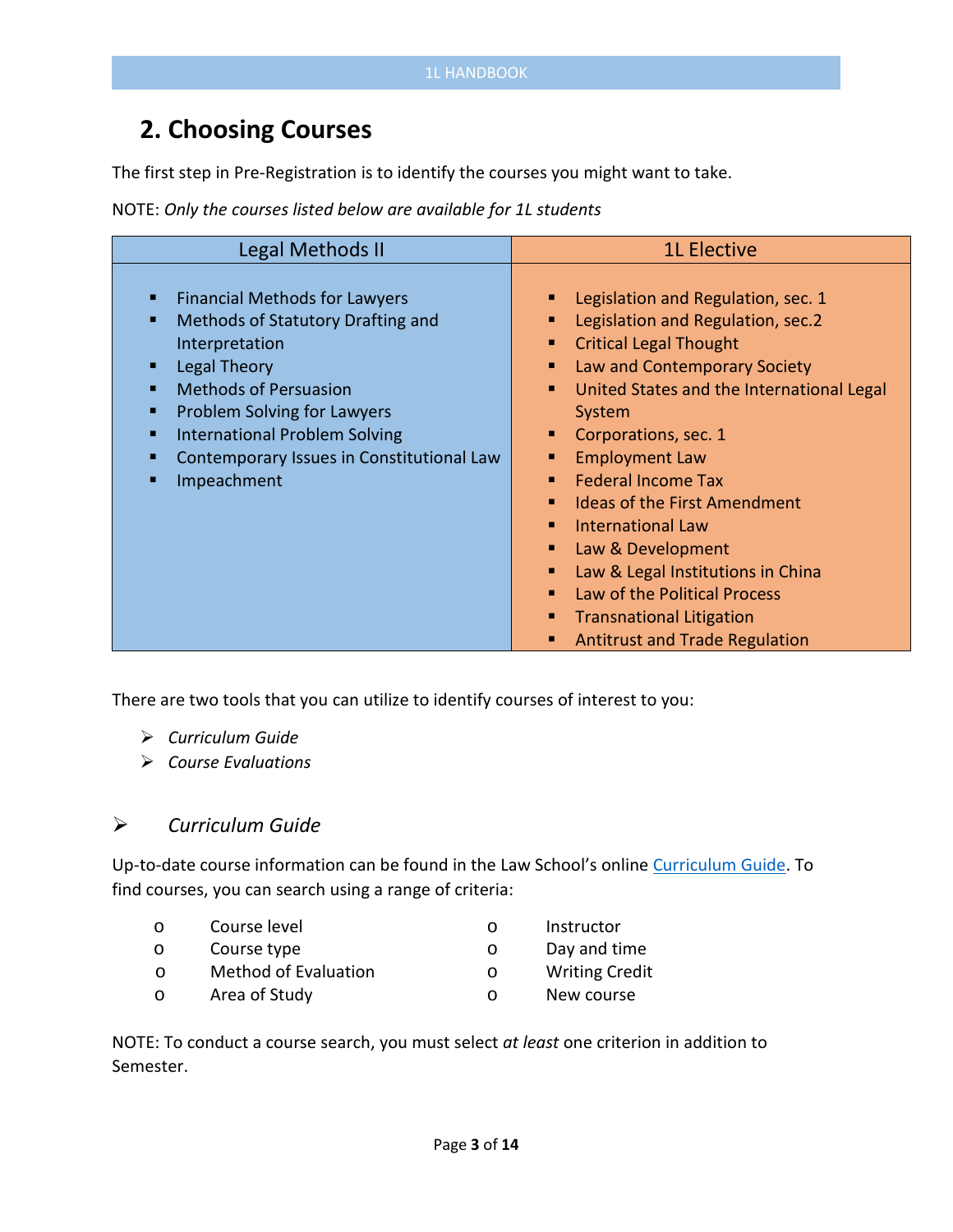We found 11 courses

#### To learn more about a course, click on the hyper-linked title.

#### Search Result Criteria

- Academic Year: 2019-20
- $\bullet$  Levels: All
- Term: Spring
- Additional Search Criteria: 1L-Elective

< Go back and search again

| $L6410 - 001$<br>Lecture   | <b>Constitution and Foreign Affairs</b> |                    |                                          | ო                                    |
|----------------------------|-----------------------------------------|--------------------|------------------------------------------|--------------------------------------|
| Term<br>Spring 2020        | Instructor(s)<br>Lori Damrosch          | Location<br>T.B.A. | <b>Schedule</b><br>TR 1:20 PM - 2:40 PM  | <b>Points</b><br>3.0<br>$\checkmark$ |
| $L6231 - 001$<br>Lecture   | Corporations                            |                    |                                          | က                                    |
| Term<br>Spring 2020        | Instructor(s)<br>John Coffee, Jr.       | Location<br>T.B.A. | <b>Schedule</b><br>MTW 1:20 PM - 2:40 PM | <b>Points</b><br>4.0                 |
|                            |                                         |                    |                                          | $\checkmark$                         |
| $L6172 - 001$<br>Lecture   | <b>Empirical Analysis of Law</b>        |                    |                                          | က                                    |
| Term<br>Spring 2020        | Instructor(s)<br><b>Jeffrey Fagan</b>   | Location<br>T.B.A. | <b>Schedule</b><br>MW 1:20 PM - 2:50 PM  | <b>Points</b><br>3.0<br>$\checkmark$ |
| L6256-001<br>Lecture       | <b>Federal Income Taxation</b>          |                    |                                          | ຕ                                    |
| <b>Term</b><br>Spring 2020 | Instructor(s)<br>Alex Raskolnikov       | Location<br>T.B.A. | <b>Schedule</b><br>MTW 1:20 PM - 2:40 PM | <b>Points</b><br>4.0                 |
|                            |                                         |                    |                                          | $\checkmark$                         |
|                            |                                         |                    |                                          |                                      |

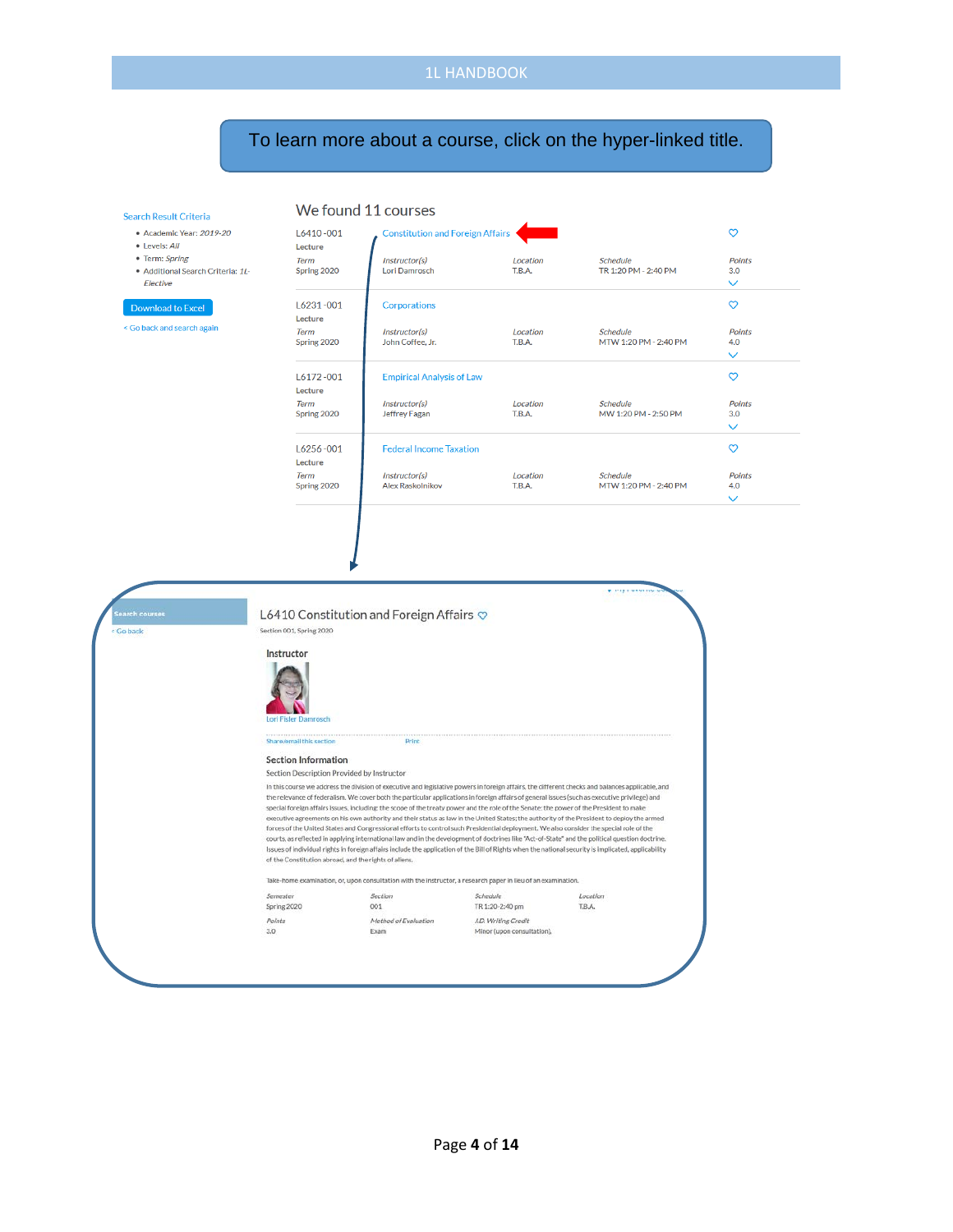#### *Course Evaluations*

Reviewing student evaluations of the courses taught in previous semesters can help you identify courses of interest to you. Course Evaluations can be found under "*Course Evaluation Reports*" under the Student Services menu in [LawNet.](https://lawnetportal.law.columbia.edu/)

| <b>Course Evaluation Reports</b>                                                                                                                                                                                                                                                                                             |
|------------------------------------------------------------------------------------------------------------------------------------------------------------------------------------------------------------------------------------------------------------------------------------------------------------------------------|
| 凸 print this page                                                                                                                                                                                                                                                                                                            |
| The form below allows you to browse through past course evaluations. You can select a particular term for which you wish to<br>generate evaluation reports or provide a guery for all terms.                                                                                                                                 |
| Note that you do not have to complete all fields. In the "Course Number" field, you can search by a course number such as<br>"L6108" The results will yield all sections. If you have selected a "School Year/Term" typing in a few letters of a course name<br>will present a list of course name containing those letters. |
| <b>Find Evaluation Reports</b>                                                                                                                                                                                                                                                                                               |
| $\Box$ Fall $\Box$ Spring $\Box$ January $\Box$<br><b>School Year/Term:</b><br>Anv<br>Summer<br><b>Course Number:</b><br><b>Course Name:</b><br><b>Instructor: Select Instructor</b>                                                                                                                                         |
| <b>Search Reports</b>                                                                                                                                                                                                                                                                                                        |

Once you search for courses of interest, you will see a list of all courses that meet the search criteria you set:

| <b>Course Evaluation Reports</b>         |                                  |               |                      |
|------------------------------------------|----------------------------------|---------------|----------------------|
|                                          |                                  |               | 图 print this page    |
| << Back to search                        |                                  |               |                      |
| <b>Section</b><br><b>Term</b>            | <b>Location/Day-Time</b>         | Instructor(s) | <b>View Report</b>   |
|                                          |                                  |               |                      |
| 18F<br>Section 1                         | GRHL 102a, T: 4:20 PM - 6:10 PM  |               | View Report          |
|                                          |                                  |               |                      |
| 18F<br>Section 1                         | GRHL 105, TR: 9:10 AM - 10:30 AM |               | <b>O</b> View Report |
|                                          |                                  |               |                      |
| 2 records found, displaying all records. |                                  |               |                      |

When you click on "View Record", you will be able to choose the evaluation statistics and/or student comments: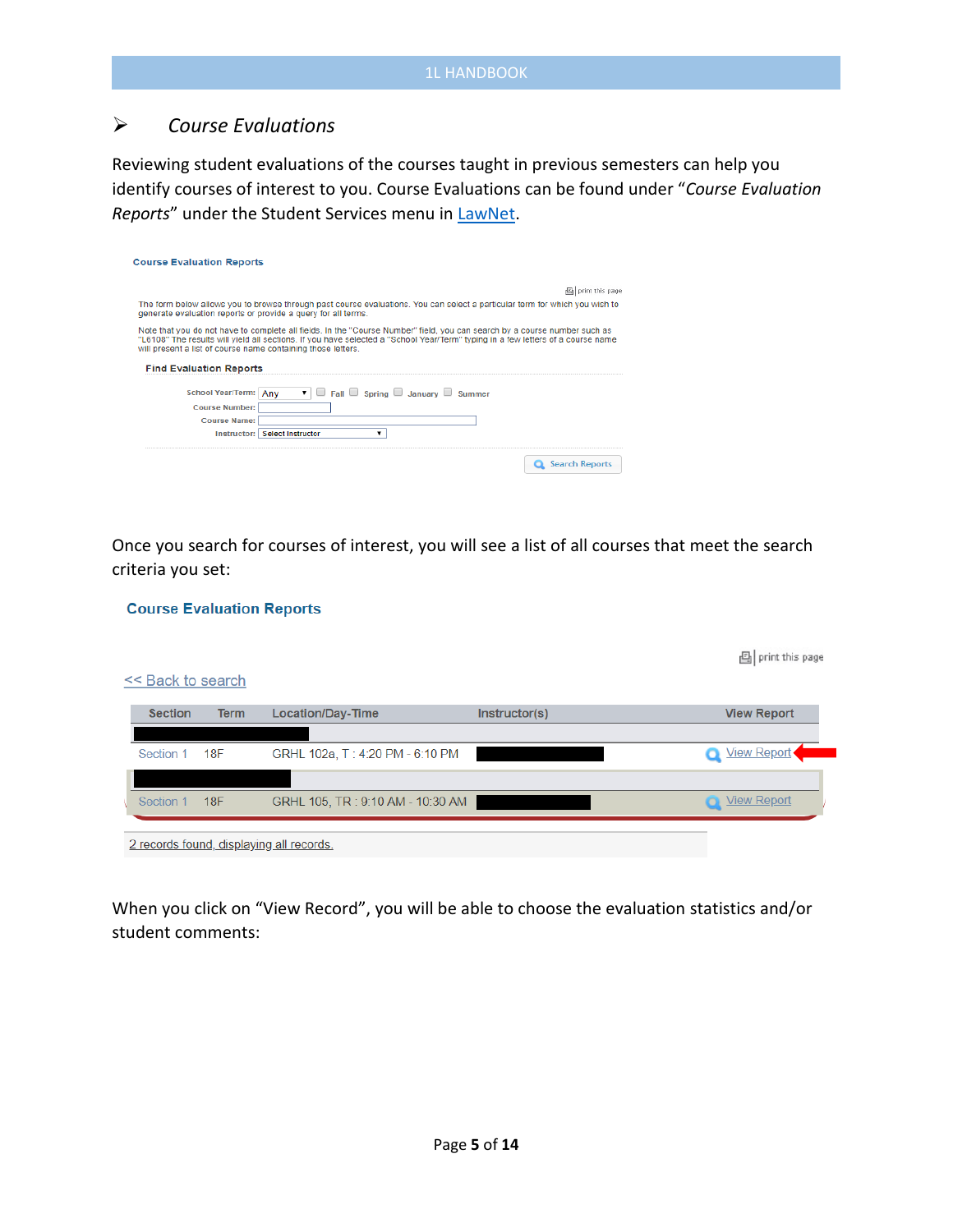×

#### **Course Evaluation Reports**

| <b>Section</b> | <b>Term</b>               | Location/Day-Time                | Instructor(s) | <b>View Report</b>                            |
|----------------|---------------------------|----------------------------------|---------------|-----------------------------------------------|
| Section 1      | 18F                       | GRHL 102a, T: 4:20 PM - 6:10 PM  |               | View Report                                   |
|                | <b>Upper-Year Courses</b> |                                  |               | <b>View Statistics</b><br>аl<br>View Comments |
|                |                           |                                  |               |                                               |
| Section 1      | 18F                       | GRHL 105, TR: 9:10 AM - 10:30 AM |               | View Report                                   |
|                | <b>Upper-Year Courses</b> |                                  |               | <b>View Statistics</b><br>ш                   |
|                |                           |                                  |               | View Comments                                 |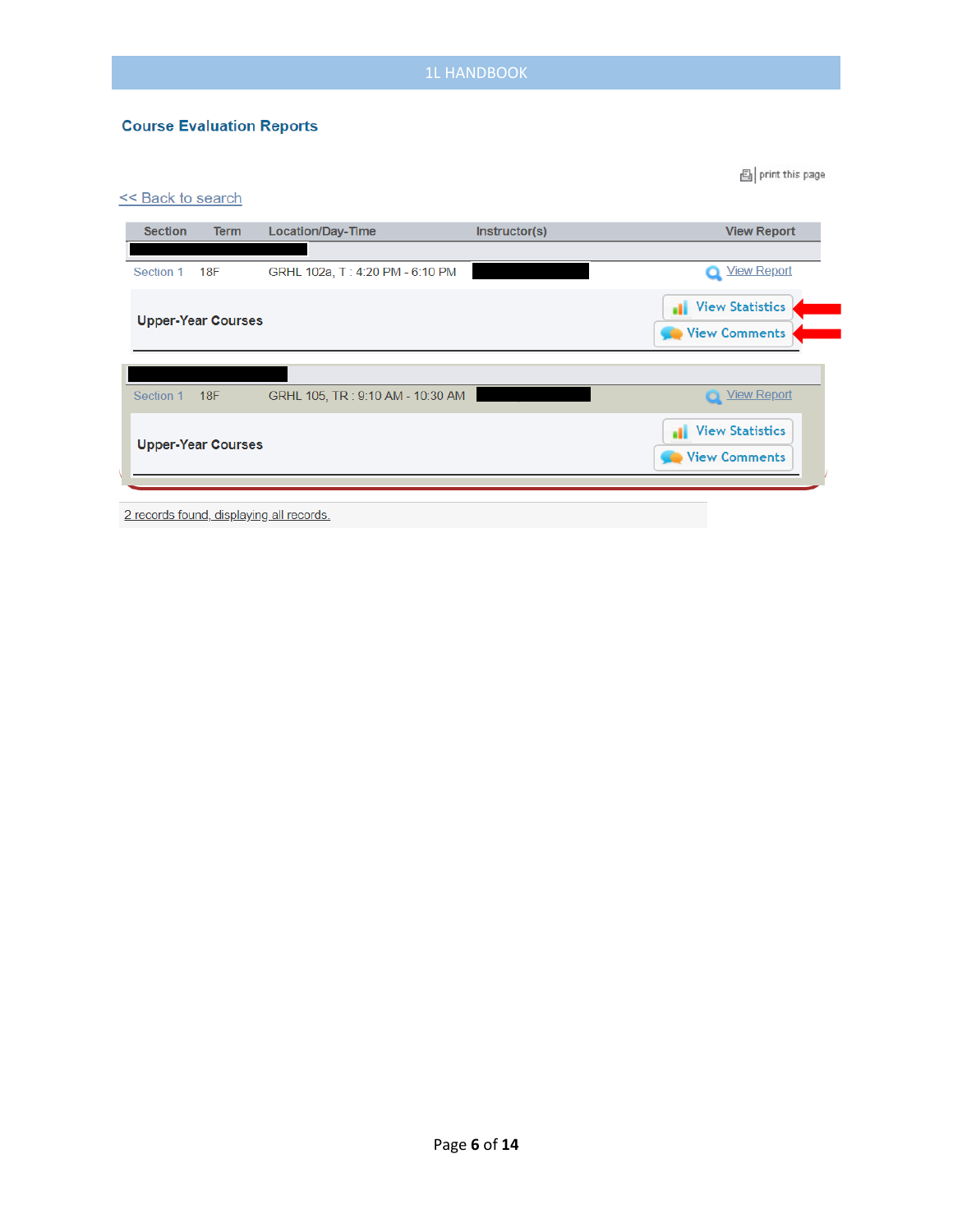## **3. How to Pre-Register**

Pre-Registration is NOT *time sensitive.* You can change your selections at any time during the Pre-Registration period: **Friday, November 5 at noon – Thursday, November 11 at noon.**

```
1L students must pre-register for both Legal Methods II and a 1L Elective.• Legal Methods II
Login to LawNet and select "Legal Methods II Electives" under the Registration Services 
menu.
               Registration Services
       ▶ 1L Electives
       ► Check Grades
       Check Schedule
       ► Classroom Seat Reservation
          Legal Methods II Electives
       ▶ View Site
               Student Services
```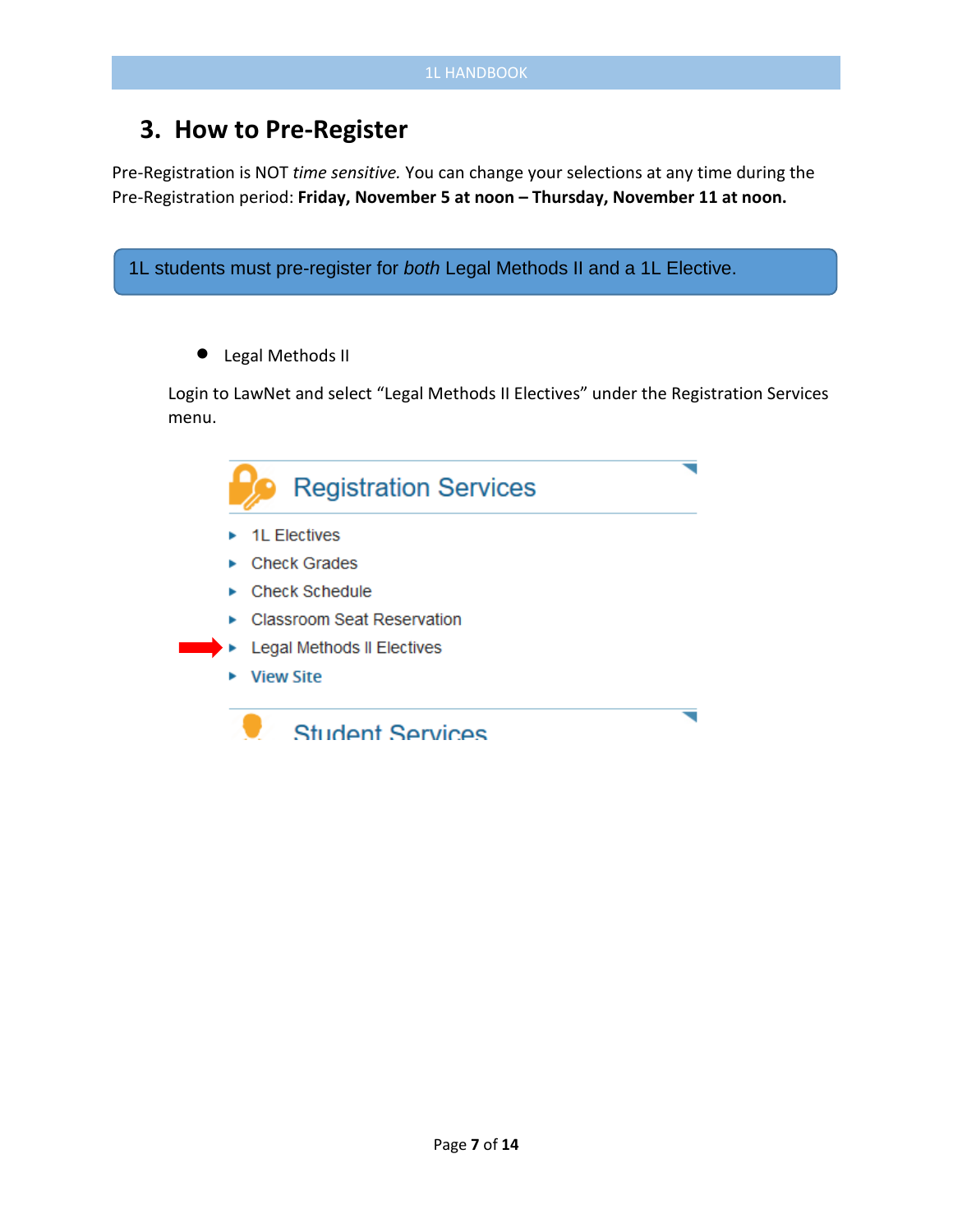#### You will see this screen, which requires you to rank all the available courses according to your preference

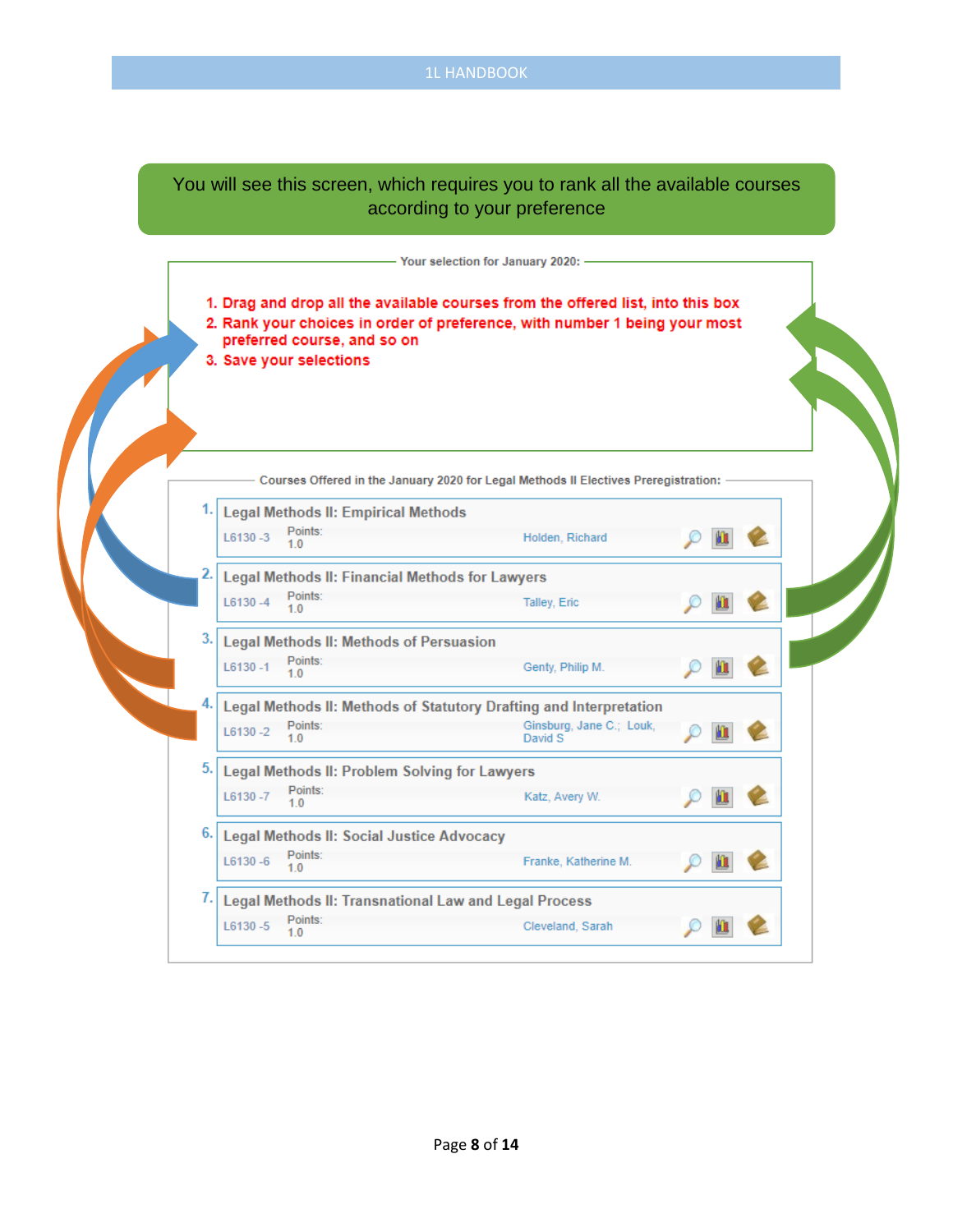# *You will need to rank ALL of the courses in order to get the option to save your choices.*

| <b>Legal Methods II: Empirical Methods</b>                               |                                                                                     |               |   |   |
|--------------------------------------------------------------------------|-------------------------------------------------------------------------------------|---------------|---|---|
| $L6130 - 3$<br>Points: 1.0                                               | Holden, Richard                                                                     | $\mathcal{D}$ | 血 |   |
|                                                                          | Courses Offered in the January 2020 for Legal Methods II Electives Preregistration: |               |   |   |
| Legal Methods II: Financial Methods for Lawyers                          |                                                                                     |               |   |   |
| $L6130 - 4$<br>Points: 1.0                                               | Talley, Eric                                                                        |               |   |   |
| 2.<br><b>Legal Methods II: Methods of Persuasion</b>                     |                                                                                     |               |   |   |
| Points: 1.0<br>$L6130 - 1$                                               | Genty, Philip M.                                                                    | $\varphi$     | 仙 | G |
| 3.<br>Legal Methods II: Methods of Statutory Drafting and Interpretation |                                                                                     |               |   |   |
| $L6130 - 2$<br>Points: 1.0                                               | Ginsburg, Jane C.; Louk,<br>David S                                                 | O             | 血 | Ł |
| Legal Methods II: Problem Solving for Lawyers                            |                                                                                     |               |   |   |
| L6130-7<br>Points: 1.0                                                   | Katz, Avery W.                                                                      | O             | 血 |   |
| 5.<br>Legal Methods II: Social Justice Advocacy                          |                                                                                     |               |   |   |
| <b>Points: 1.0</b><br>$L6130 - 6$                                        | Franke, Katherine M.                                                                |               | 題 |   |
| Legal Methods II: Transnational Law and Legal Process                    |                                                                                     |               |   |   |
| $L6130 - 5$<br><b>Points: 1.0</b>                                        | Cleveland, Sarah                                                                    |               |   |   |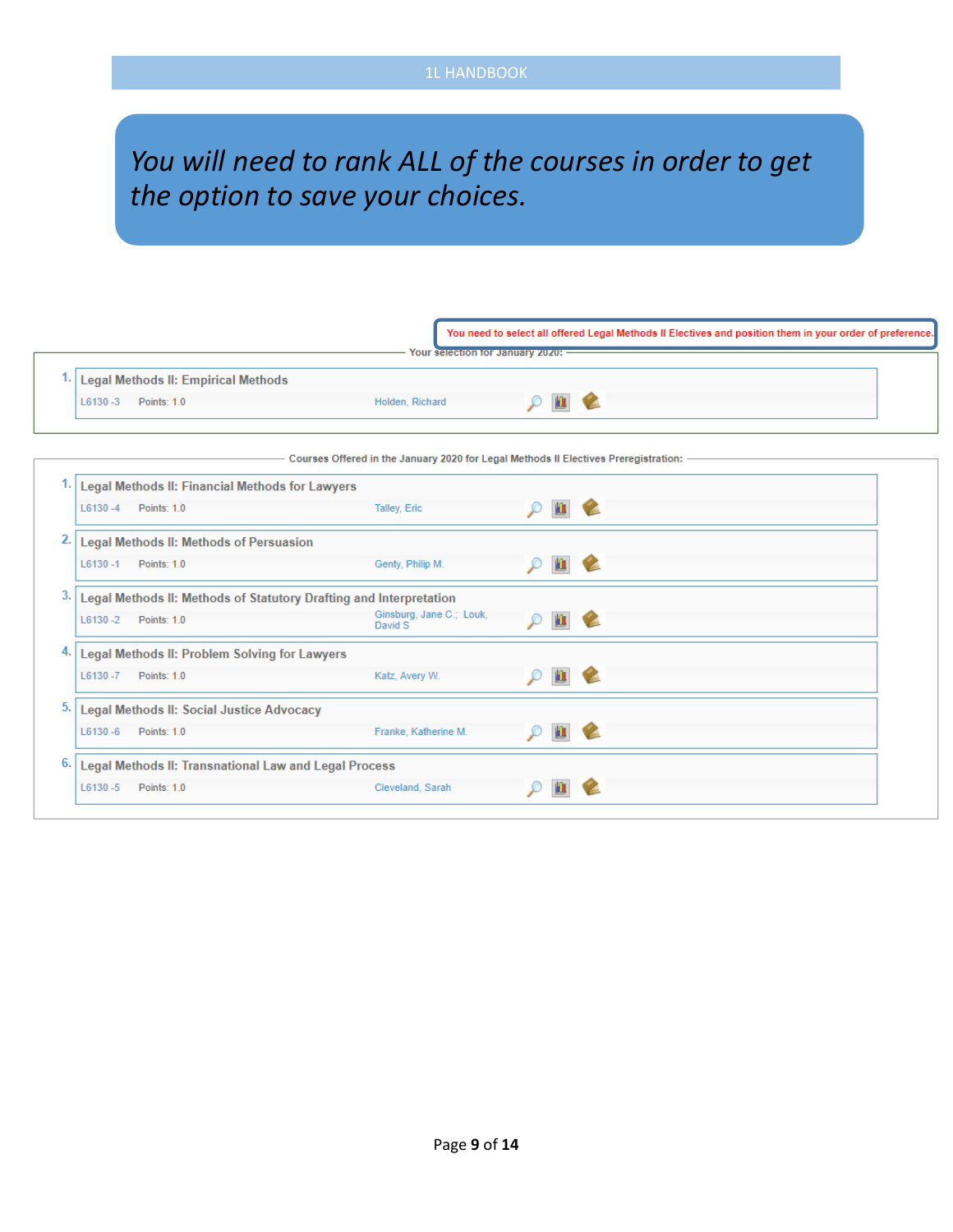# Once you have ranked all the choices, a "Save Changes" button will appear at the bottom of the screen.

|                                                                    |                                     |                               |    | Please click on "Save Changes" button to save changes you made. |
|--------------------------------------------------------------------|-------------------------------------|-------------------------------|----|-----------------------------------------------------------------|
|                                                                    | - Your selection for January 2020:  |                               |    |                                                                 |
| <b>Legal Methods II: Empirical Methods</b>                         |                                     |                               |    |                                                                 |
| Points: 1.0<br>$L6130 - 3$                                         | Holden, Richard                     | 血<br>$\mathcal{L}$            | v  |                                                                 |
| Legal Methods II: Social Justice Advocacy                          |                                     |                               |    |                                                                 |
| L6130 -6   Points: 1.0                                             | Franke, Katherine M.                | 血<br>$\mathcal{D}$            | V. |                                                                 |
| Legal Methods II: Methods of Statutory Drafting and Interpretation |                                     |                               |    |                                                                 |
| L6130 -2 Points: 1.0                                               | Ginsburg, Jane C.; Louk,<br>David S | 血<br>$\varphi$                | V. |                                                                 |
| Legal Methods II: Transnational Law and Legal Process              |                                     |                               |    |                                                                 |
| L6130-5 Points: 1.0                                                | Cleveland, Sarah                    | 血<br>P                        | Ł  |                                                                 |
| <b>Legal Methods II: Methods of Persuasion</b>                     |                                     |                               |    |                                                                 |
| L6130-1 Points: 1.0                                                | Genty, Philip M.                    | $\mathbf{m}$<br>$\mathcal{L}$ | V. |                                                                 |
| Legal Methods II: Problem Solving for Lawyers                      |                                     |                               |    |                                                                 |
| L6130-7 Points: 1.0                                                | Katz, Avery W.                      | 血<br>$\mathcal{L}$            | V. |                                                                 |
| Legal Methods II: Financial Methods for Lawyers                    |                                     |                               |    |                                                                 |
| $L6130 - 4$<br>Points: 1.0                                         | Talley, Eric                        | 血<br>$\varphi$                |    |                                                                 |
|                                                                    | <b>Save Changes</b>                 | <b>Cancel Changes</b>         |    |                                                                 |
|                                                                    |                                     |                               |    |                                                                 |
|                                                                    |                                     |                               |    |                                                                 |

You must press "Save Changes" for your choices to be recorded.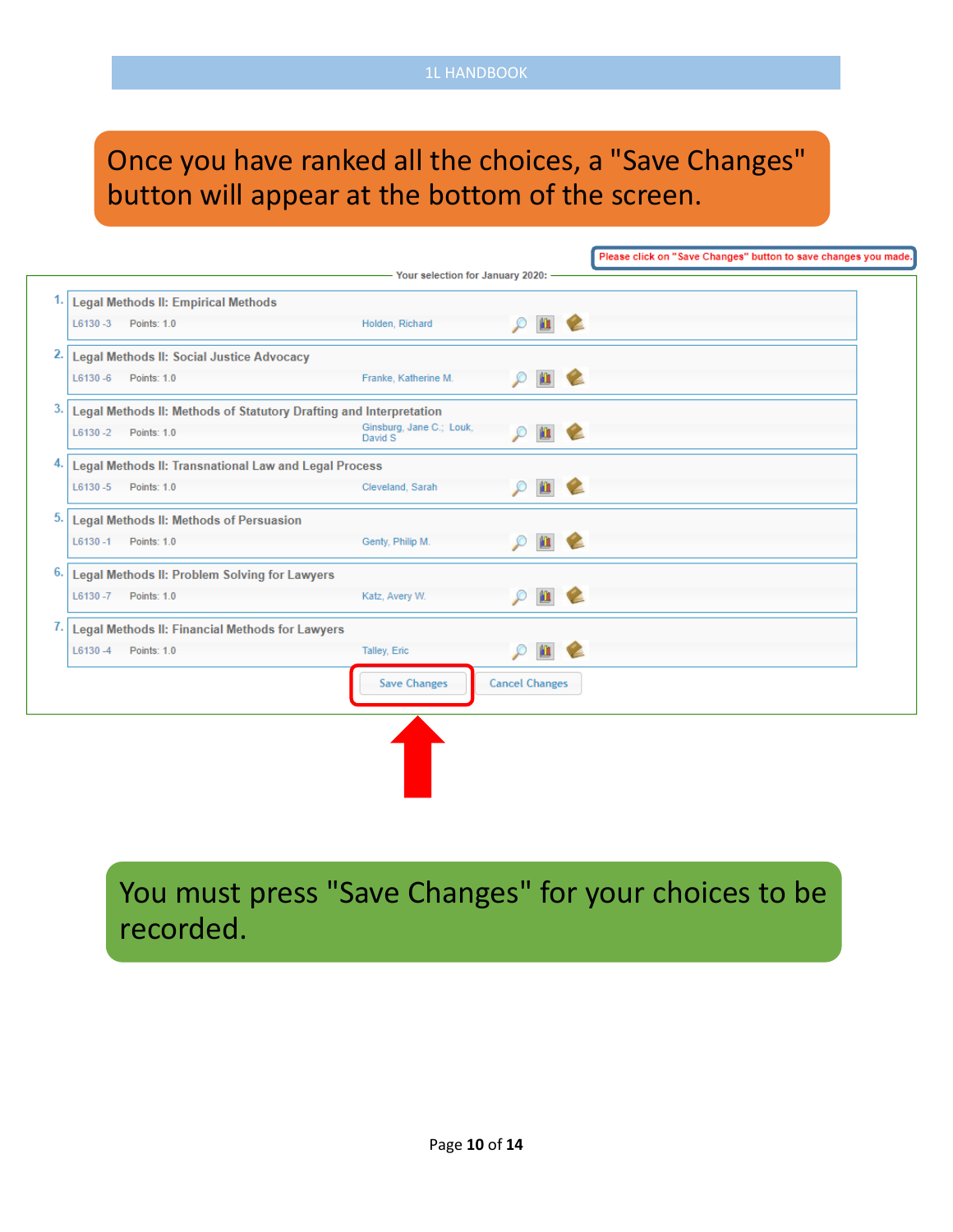# After you have have saved your changes, your finalized selections should appear like this:



| Legal Methods II: Empirical Methods                                |                                     |  |  |
|--------------------------------------------------------------------|-------------------------------------|--|--|
| Points: 1.0<br>$L6130 - 3$                                         | Holden, Richard                     |  |  |
| Legal Methods II: Social Justice Advocacy                          |                                     |  |  |
| Points: 1.0<br>$L6130 - 6$                                         | Franke, Katherine M.                |  |  |
| Legal Methods II: Methods of Statutory Drafting and Interpretation |                                     |  |  |
| $L6130 - 2$<br>Points: 1.0                                         | Ginsburg, Jane C.; Louk,<br>David S |  |  |
| Legal Methods II: Transnational Law and Legal Process              |                                     |  |  |
| Points: 10<br>$16130 - 5$                                          | Cleveland, Sarah                    |  |  |
| Legal Methods II: Methods of Persuasion                            |                                     |  |  |
| Points: 1.0<br>$L6130 - 1$                                         | Genty, Philip M.                    |  |  |
| Legal Methods II: Problem Solving for Lawyers                      |                                     |  |  |
| Points: 1.0<br>$L6130 - 7$                                         | Katz, Avery W.                      |  |  |
| Legal Methods II: Financial Methods for Lawyers                    |                                     |  |  |
| Points: 1.0<br>$L6130 - 4$                                         | <b>Talley, Eric</b>                 |  |  |

If you wish to make any changes during the Pre-Registration period, you can re-order the rankings by dragging them.

The "Save Changes " button will appear again and you will need to click on it to update your rankings.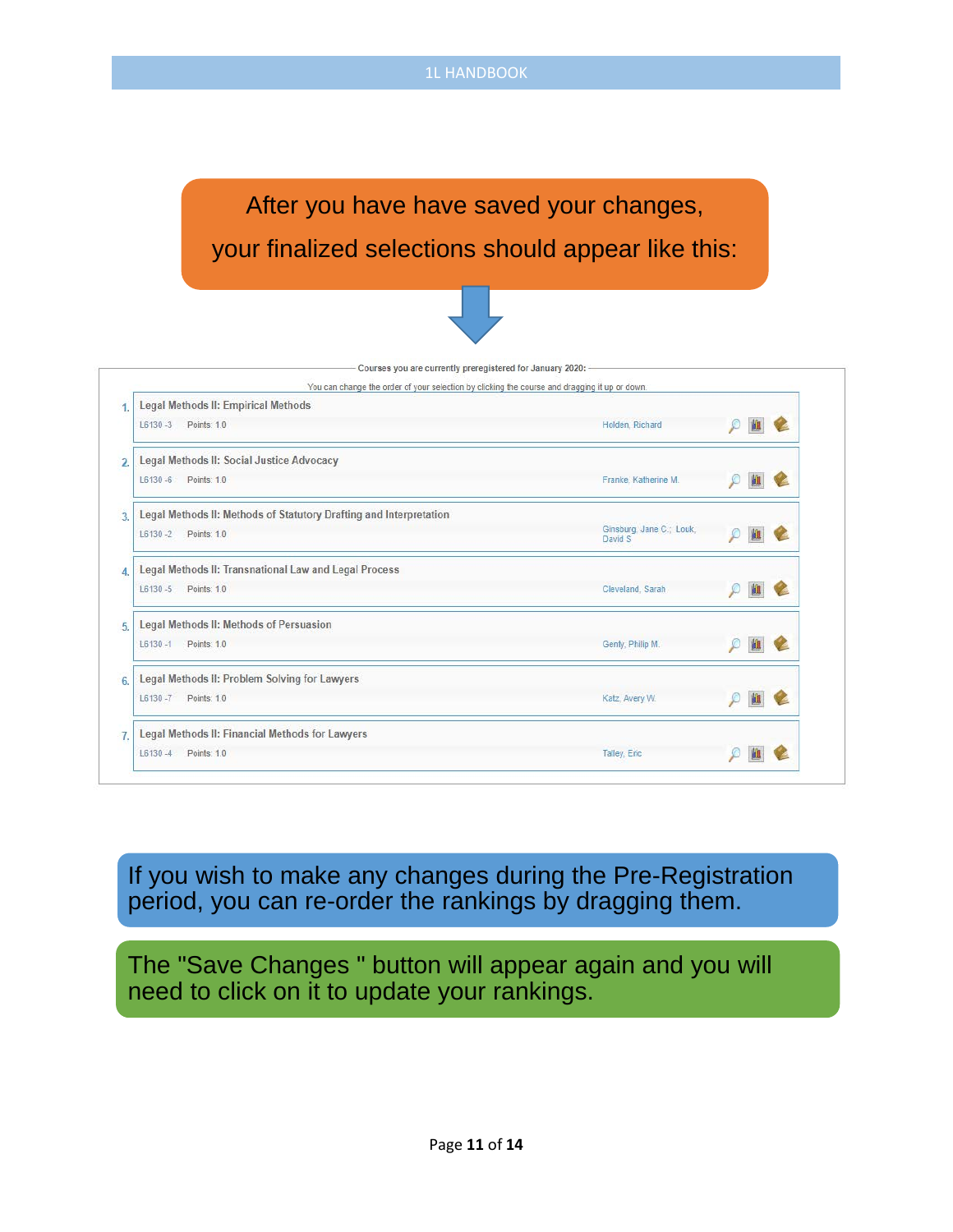• 1L Elective

Select "1L Elective" under the Registration Services menu.



This process mirrors the Legal Methods II Elective ranking procedure.

## Drag and drop the courses to sort them in order of preference

## Rank ALL the choices

Click on "Save Changes" to record your choices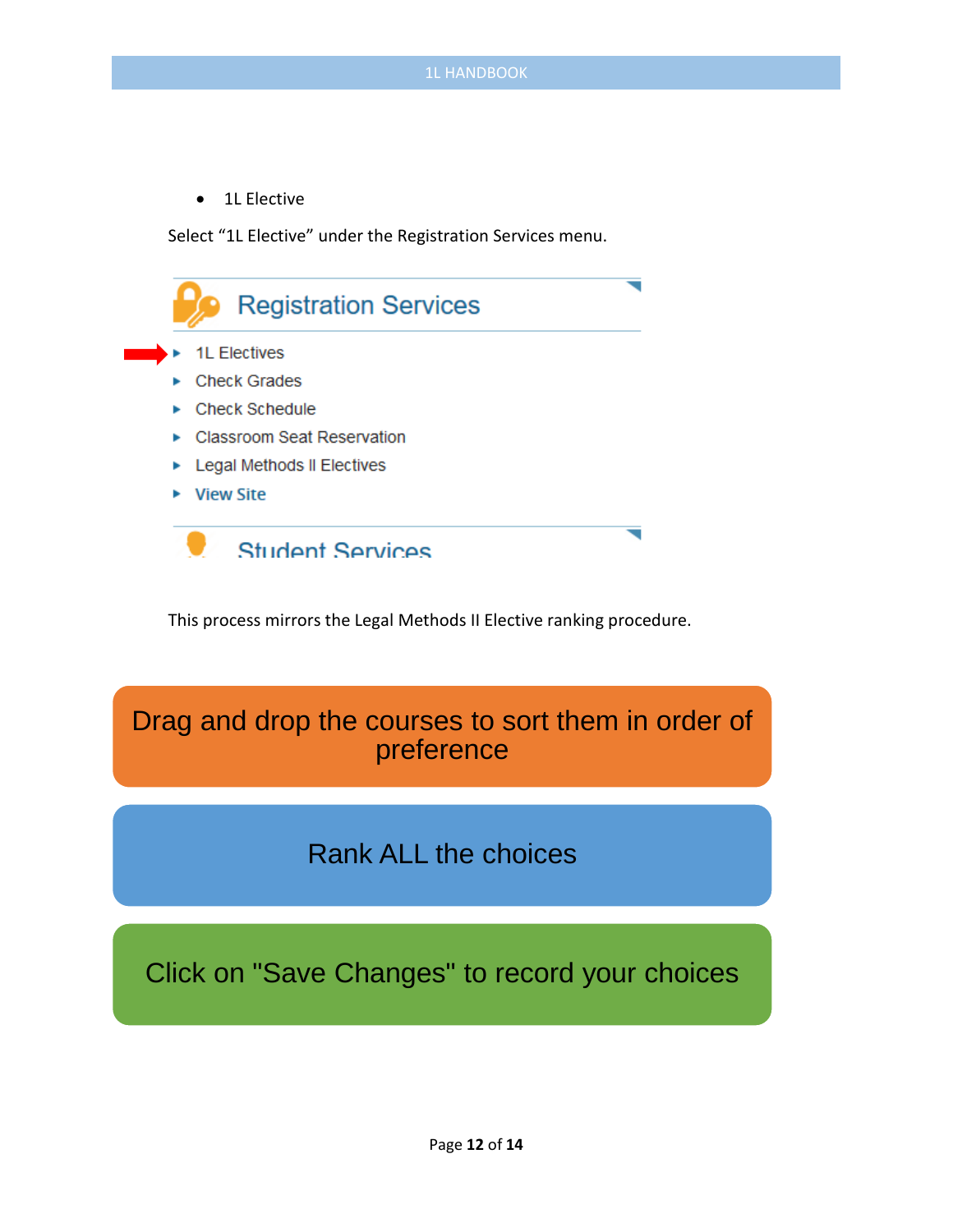### **4. Requesting Changes to Electives**

Student schedules will be posted to LawNet on Monday, November 22.

Most students will be assigned their first or second choice.

There may be opportunities to switch classes, depending on seat availability.

Below you can find the relevant Google Form links and dates.

No change is guaranteed but **all changes, if made, are final**

Although there is no formal provision (such as Add/Drop) to change your Legal Methods II and 1L Electives classes, there may be opportunities to switch, depending on seat availability. Please note that no changes can be made to your pre-assigned cohort classes.

- If you wish to request a change to your Legal Methods II registration, please complete and submit the [Legal Methods II Switch Request form.](https://docs.google.com/forms/d/e/1FAIpQLSfuN7ROP2xUJPDVlCyw4z8J7pbuzenRE2G6fH0ug4ursBDqPA/closedform) Requests must be submitted no later than **3:00 p.m. EST on Tuesday, November 30.**
- You will be notified of our ability to grant your request to switch your Legal Methods II registration on or before December 8.
- If you wish to request a change to your 1L Elective registration, please complete and submit the [1L Elective Switch Request form.](https://docs.google.com/forms/d/e/1FAIpQLSc7xinPwgJhoZss2zJPmyiOZSblhhGSYpLYZlwSofBQYOB-dw/closedform) Requests must be submitted no later than **3:00 p.m. EST on Tuesday, November 30.**

**No change is guaranteed but all changes, if made, are final.**